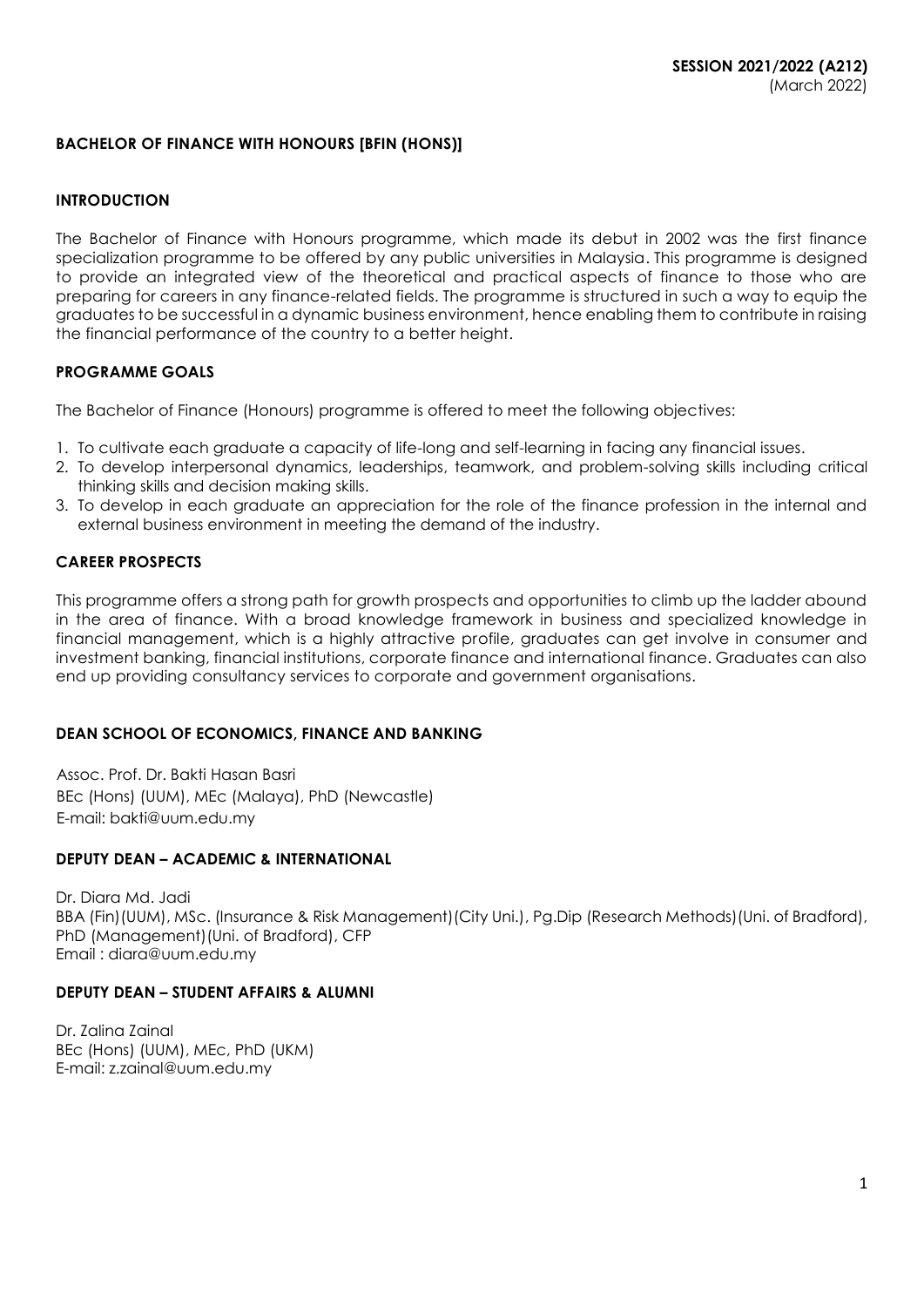# **DEPUTY DEAN – RESEARCH & INNOVATION**

Assoc. Prof. Dr. Rasidah Mohd Rashid B.Fin (Hons) (UUM), Master of Commerce (Accounting & Finance) (Macquarie Univ.), DBA (UKM) Email: m.rasidah@uum.edu.my

# **PROGRAMME CHAIR**

Dr. Nur Hafizah Mohammad Ismail DIB (UiTM), BBA (Hons) Finance (UiTM), PhD (Industrial and Development Economics) (UUM) Email: [n.hafizah.mohammad@uum.edu.my](mailto:n.hafizah.mohammad@uum.edu.my)

#### **PROFESSORS**

Prof. Dr. Kamarun Nisham Taufil Mohd BSBA (Finance) (Univ. of Nebraska), MBA (Univ. of Rochester), PhD (Univ. of Arizona) Email : [kamarun@uum.edu.my](mailto:kamarun@uum.edu.my)

Prof. Dr. Mohd Amy Azhar Mohd Harif, C.A.(M), CFP, AMP B.Acct (Hons), MBA (Management) (UUM), PhD (Univ. of Southern Queensland) Email: amyazhar@uum.edu.my

# **ASSOCIATE PROFESSORS**

Assoc. Prof. Dr. Angappan a/l Regupathi BBA (UUM)(Hons), MBA (Aston Univ.), PhD (Univ. of Hull) Email : [angappan@uum.edu.my](mailto:angappan@uum.edu.my)

Assoc. Prof. Dr. Hasniza Mohd Taib, iFP DIB (UiTM), BBA (Hons) (Finance) (UiTM), MBA (Finance) (UPM), PhD. (RMIT) Ema[il: hasniza@uum.edu.my](mailto:hasniza@uum.edu.my)

Assoc. Prof. Dr. Norhafiza Nordin, CFP BBA (Finance) (Univ. of Wisconsin-Madison), M. (Applied Finance) (Monash Univ.), PhD (Finance) (UUM) Email: [norhafiza@uum.edu.my](mailto:norhafiza@uum.edu.my)

Assoc. Prof. Dr Rohani Md Rus BBA(Hons)(UUM), Master (Financial & Business Economics (Essex), PhD (Uni. of Manchaster) Email: rohani@uum.edu.my

Assoc. Prof. Dr. Rusmawati Ismail DIB (UiTM), BBA (Hons) (UUM), MSc (Finance) (UUM/BAe), PhD (Finance) (UUM) Email: [wati@uum.edu.my](mailto:wati@uum.edu.my)

Assoc. Prof. Dr. Wong Woei Chyuan BBA (Finance) (Hons) (UUM), MSc. (Finance) (UUM), PhD (Real Estate) (NUS) Email : [wwchyuan@uum.edu.my](mailto:wwchyuan@uum.edu.my)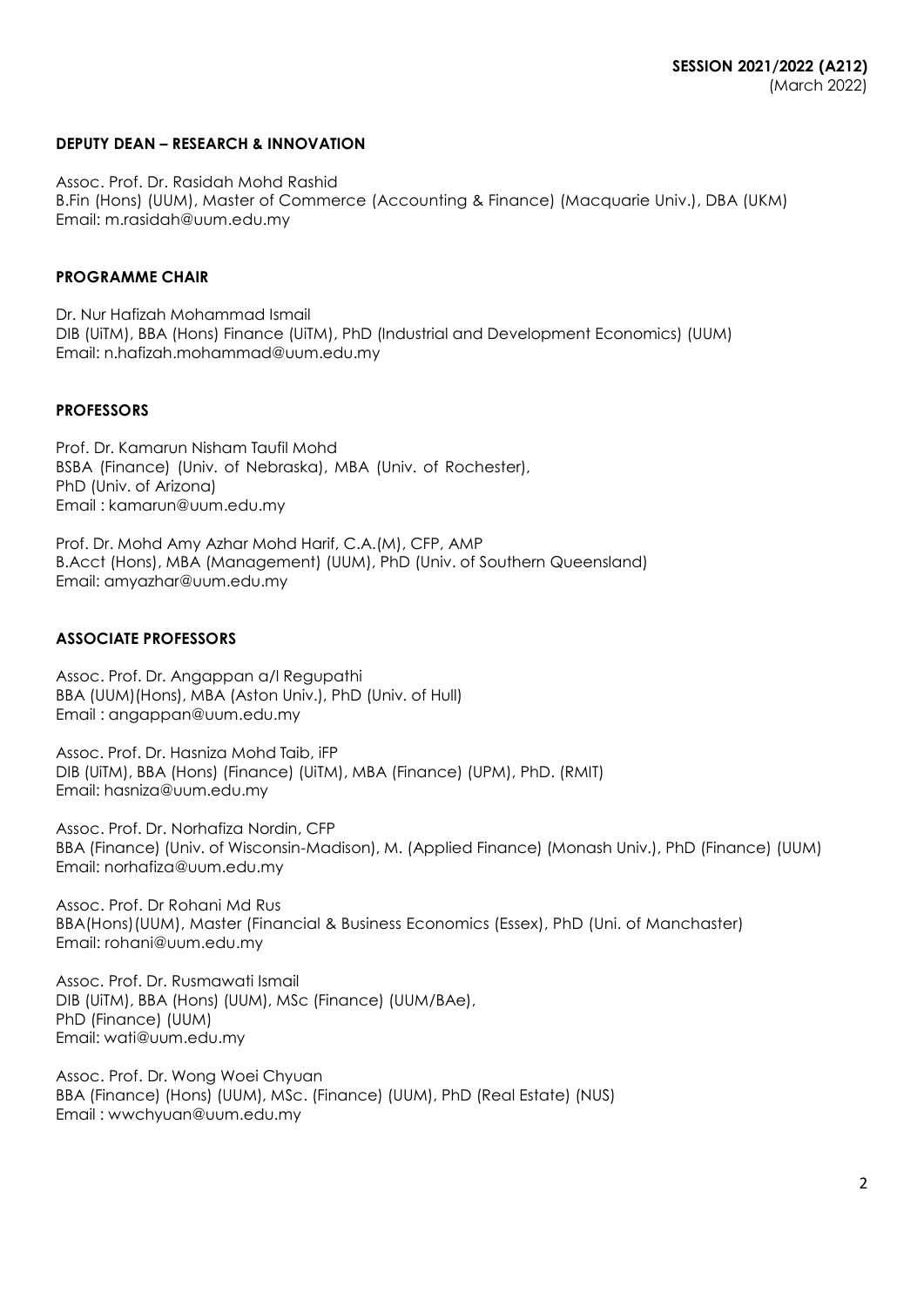Assoc. Prof. Dr. Zaemah Zainuddin\*\* BSBA (Finance) (Inter. Bus) (Drexel), MCom (Fund. Mgt) (Univ. of New South Wales), PhD (Lincoln University) Email : [zaemah@uum.edu.my](mailto:zaemah@uum.edu.my)

Assoc. Prof. Dr. Zahiruddin Ghazali DPA (UiTM), BBA (Hons) (UUM), MSc (Finance) (UUM/BAe), PhD (Finance) (USM) Email : [uddin@uum.edu.my](mailto:uddin@uum.edu.my)

# **VISITING ASSOCIATE PROFESSOR**

Assoc. Prof. Dr. Mahmudul Alam BBA (Finance & Economics) (Hons.) (North South Uni., Dhaka) MA Environment and Development (Finance and Economics), PhD Environment and Development (Finance and Economics), (UKM) Email: [mahmudul@uum.edu.my](mailto:mahmudul@uum.edu.my) / [rony000@gmail.com](mailto:rony000@gmail.com)

# **SENIOR LECTURERS**

Dr. Adilah Azhari BSc. (Hons) in Science & Tech. Studies (UM), MBA (Finance & MIS) (UM), PhD (Accounting & Finance) (Univ. of Strathclyde) Email: [a.adilah@uum.edu.my](mailto:a.adilah@uum.edu.my)

Dr. Abdul Halim @ Hamilton Ahmad BBA (Hons), MSc (Finance) (UUM), PhD (Finance) (UUM) Email: [abd.halim@uum.edu.my](mailto:abd.halim@uum.edu.my)

Dr. Ahmad Rizal Mazlan\*\* BSc (Management) (Finance) (Case Western Reserve Univ.), MSc (Finance) (UUM), PhD (UIA) Email: [arizal@uum.edu.my](mailto:arizal@uum.edu.my)

Dr. Boo Hooi Laing BRMI (Hons), MSc (Finance) (UUM), PhD (USM) Email: hlboo@uum.edu.my

Dr. Faizah Ismail BSB (Univ. of Minnesota), MFin (St. Louis Univ.), PhD (Univ. of Nottingham) Email: [faizah@uum.edu.my](mailto:faizah@uum.edu.my)

Dr. Fikriyah Abdullah DBS, BBA (Finance)(UiTM), MSc (Finance)(UPM), PhD (Finance) (UUM) Email: [fikriyah@uum.edu.my](mailto:fikriyah@uum.edu.my)

Dr. Hanita Kadir @ Shahar BSc (Business & Economics) (Lehigh Univ), MSc (Finance) (UUM), PhD (Finance) (UUM) Email: [hanita@uum.edu.my](mailto:hanita@uum.edu.my)

Dr. Hisham bin Mohammad BBA (Hons) (UUM), MBA (Venture Capital Management) (UTM), PhD (Venture Capital) (UUM) Email: [mhisham@uum.edu.my](mailto:mhisham@uum.edu.my)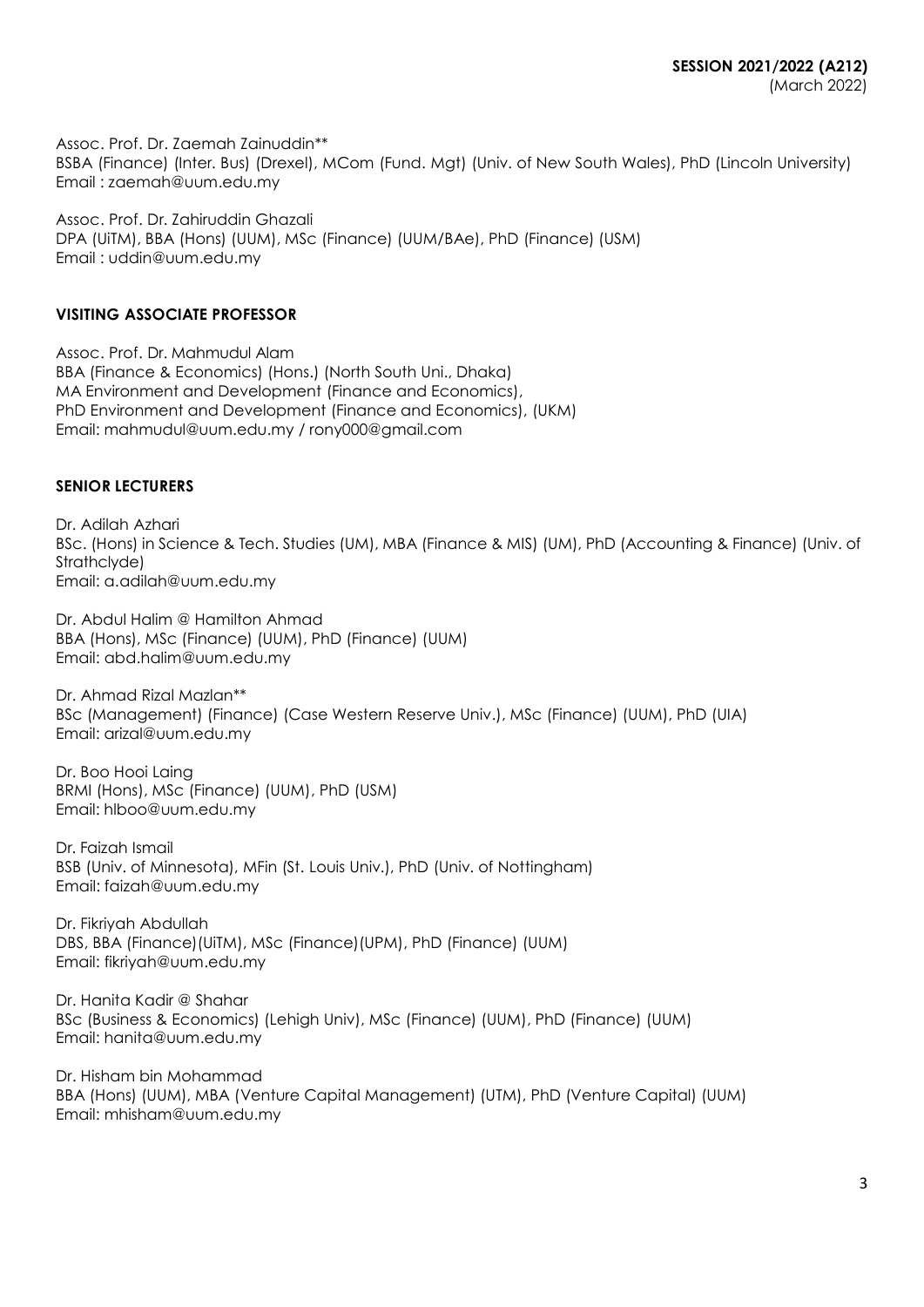Dr. Muhammad Airil Syafiq b. Mohd Khalid BSc (Economics) (Univ. of Minnesota), MSc (Financial Management) (Middlesex Univ.), PhD (Capital Market) (USM) Email: airil@uum.edu.my

Dr. Mohd Yushairi Mat Yusoff BBA (Hons) Finance (UiTM), Msc Finance (Prifysgol Bangor University), PhD Finance and Banking (UUM) Email: mohdyushairi@uum.edu.my

Dr. Noor Maimun Abdul Wahab BFin (UiTM), MSc Finance (UUM), PhD (Finance) (UPM) Email: noormaimun@uum.edu.my

Dr. Norzalina Ahmad BBA (Hons) (Finance) (UKM), MSc (Finance) (UPM), PhD (Finance) (Essex) Email: [norzalina@uum.edu.my](mailto:norzalina@uum.edu.my)

Dr. Ooi Chai Aun Bachelor of Science & Technology (UKM), MA (Finance) (USM), PhD (Finance) (USM) Email: ooi.chai.aun@uum.edu.my

Dr. Sabariah Nordin BBA (Finance) (Univ. of Wisconsin-Madison), MBA (UUM), PhD (UIA) Email [: norsabariah@uum.edu.my](mailto:norsabariah@uum.edu.my)

Dr. Sabri Nayan B. Econs (Hons) (UKM), MBA (Finance) Oklahoma City University (USA), PhD (Economics) UUM Email: sabri.nayan@uum.edu.my

Dr. Sharmilawati Sabki BBA (Finance) (Hons) (UUM), M. (Applied Finance) (Macquarie Univ.), DBA (UKM) Email : [sharmila@uum.edu.my](mailto:sharmila@uum.edu.my)

Dr. Syed Mohd Na'im Syed Salim DBS (UiTM), BBA (Hons) (UUM), MSc (Finance) (Lancaster University), PhD (Univ. of Salford) Email: [snaim@uum.edu.my](mailto:snaim@uum.edu.my)

Afiruddin Tapa DIB, BBA (Finance) (UiTM), MSc (Finance) (UPM) Email: [afiruddin@uum.edu.my](mailto:afiruddin@uum.edu.my)

Mohammad Badri Bin Rozali @ Abd. Hamid BBA (Finance) (Univ. of Iowa), MBA (Univ. of Aix-Marseille) Email: badri@uum.edu.my

Puspakaran a/l Kesayan BBA (Hons) (UUM), MEcon (Finance) (Univ. of New South Wales) Email: [puspakaran@uum.edu.my](mailto:puspakaran@uum.edu.my)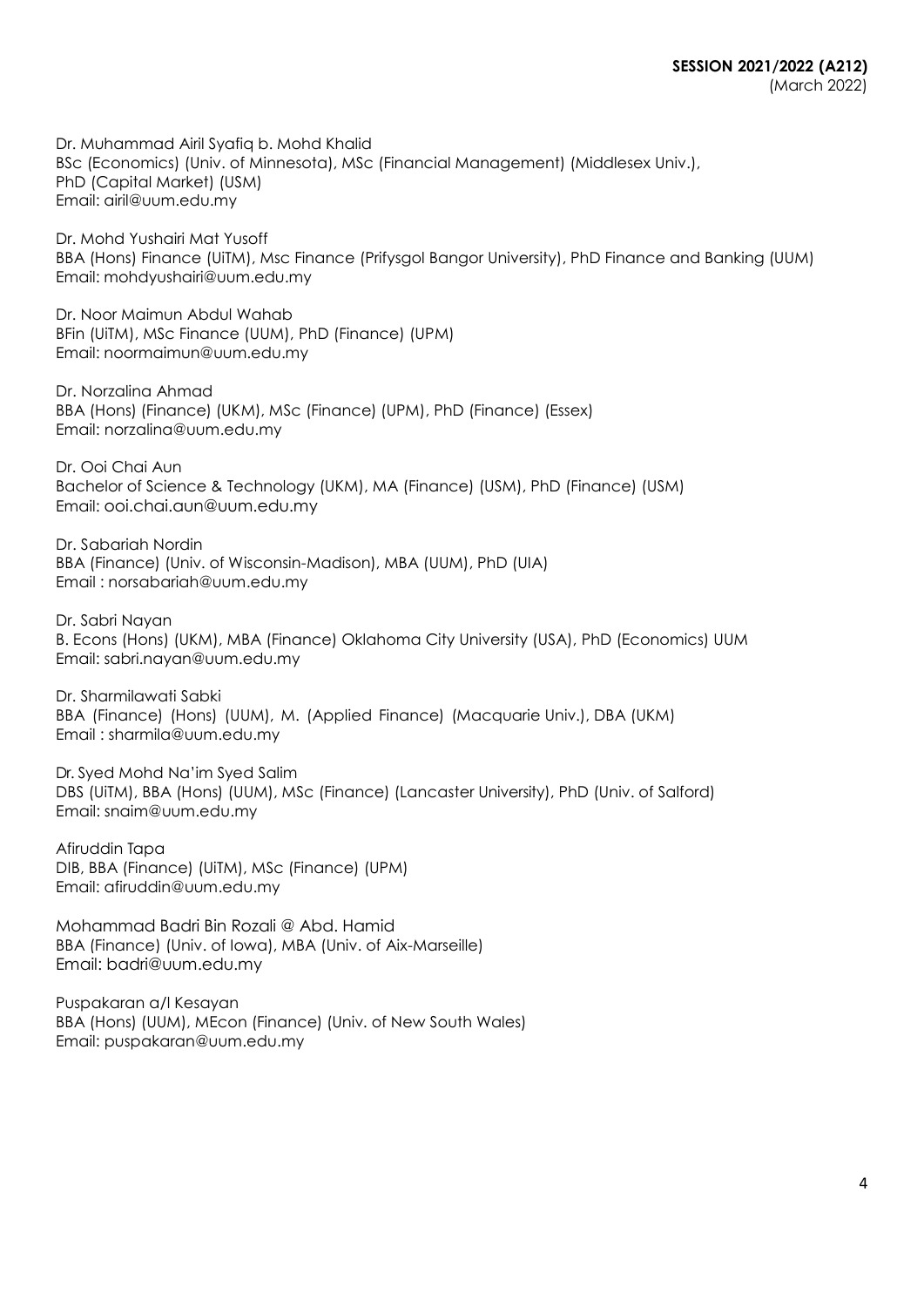# **LECTURERS**

Kharul Azhar Ramli Dip. Acct, B.Acct (UUM), MBA (Finance) (UUM) Email: [kazhar@uum.edu.my](mailto:kazhar@uum.edu.my)

Maswati @ Mahfuzah Salim DIB, ADBS (Finance) (UiTM), MBA (UUM) Email: [mahfuzah@uum.edu.my](mailto:mahfuzah@uum.edu.my)

# **VISITING LECTURERS**

Dr. Badru Bazeet Olayami ND (Accountancy) (Kwara State Polytechnic, Nigeria), BSc (Hons) (Finance) (Univ. of Ilorin, Nigeria), MSc (Finance), PhD (Financial Analysis and Policy) (UUM). Email: badru@uum.edu.my, [bazeetolayemi@gmail.com](mailto:bazeetolayemi@gmail.com)

Dr. Halima Begum

BBA (Hons)(Finance and Banking), MBA (Finance and Banking)(International Islamic Univ. of Chittagong), PhD (Environmental Management and Financial Sustainability)(UKM) Email: halima.shilpi@gmail.com

Dr. Md Shahin Mia BBS (Finance & Banking) (Hons) (Rajshahi Univ., Bangladesh), MBA (Finance & Banking) (Rajshahi Univ., Bangladesh), PhD (Environment & Development) (UKM) Email: [shahin@uum.edu.my](mailto:shahin@uum.edu.my)

Dr. Raji Jimoh Olajide BSc (Economics)(Uni.of Ilorin), M.Sc. (Economics)(Uni. Of Jos), Ph.D. (Economics) (UUM) Emails: [raji@uum.edu.m](mailto:raji@uum.edu)y / [rajiolajide2006@yahoo.com](mailto:rajiolajide2006@yahoo.com)

# **TUTORS**

Hanis Adiela bt. Ibrahim\* BSc (Accounting & Finance) (Univ. of Leeds) Email : adiela@uum.edu.my

Khairul Zharif bin Zaharudin\* B.Fin (Hons.)(UUM), MSc. Finance (UUM) Email: [zharif@uum.edu.my](mailto:zharif@uum.edu.my)

Nas'Asshraf bin Naina Mohamed\* Dip. (Banking) (UiTM), BBA (Hons) (Finance) (UiTM), MSc (Finance) (UUM) Email: nas'asshraf@uum.edu.my

Siti Solehah bt. Ghazali\* BBA (Hons) (Finance) (UiTM), MSc (Finance) (UUM) Email: ssolehah@uum.edu.my

\* Study leave

\*\* Seconded/Unpaid leave/Dipinjamkan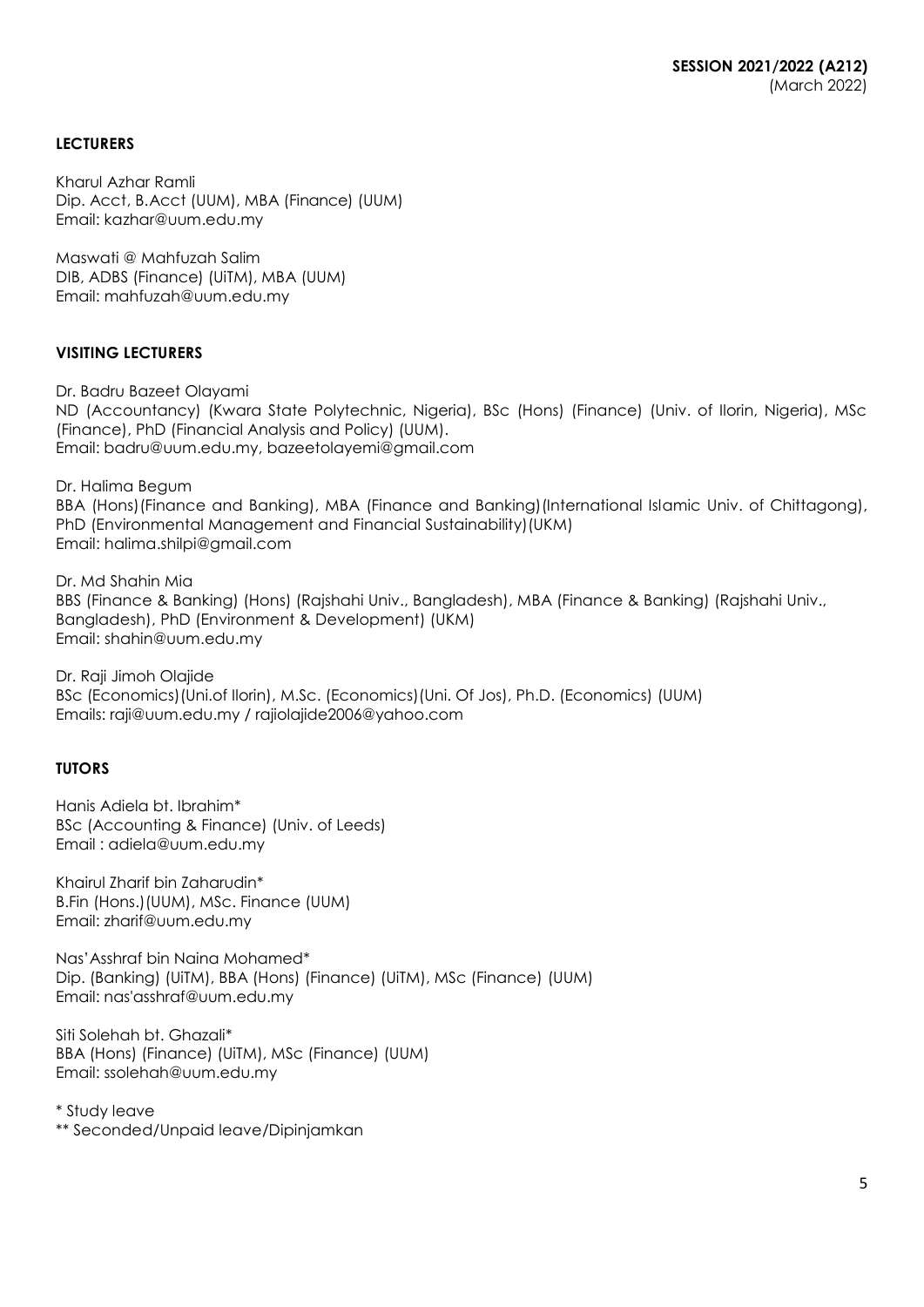# **PROGRAMME STRUCTURE FOR BACHELOR OF FINANCE WITH HONOURS [BFIN (HONS)]**

In general, the Bachelor of Finance with Honours programme structure comprises of **SIX (6)** components as follow:

| <b>COMPONENT</b>          | <b>CREDIT HOURS</b> |
|---------------------------|---------------------|
| <b>A. UNIVERSITY CORE</b> |                     |
| <b>B. ENGLISH CORE</b>    |                     |
| C. PROGRAMME CORE         | 48                  |
| ). SPECIALIZATION         |                     |
| E. PROGRAMME ELECTIVES    |                     |
| <b>F. FREE ELECTIVE</b>   |                     |
| G. PRACTICUM              |                     |
| ΤΩΤΑΙ                     | 194                 |

To be awarded the Bachelor of Finance with Honours, a student is required to complete **at least 126 credit hours** and must get at least 2.00 cumulative grade point average through the following structure:

# **A. UNIVERSITY CORE (16 CREDIT HOURS)**

| Malaysian          |                                  |                     |  |  |
|--------------------|----------------------------------|---------------------|--|--|
| <b>Course Code</b> | <b>Course Name</b>               | <b>Credit Hours</b> |  |  |
| MPU1043            | Falsafah dan Isu Semasa          |                     |  |  |
| MPU1013            | Penghayatan Etika dan            |                     |  |  |
|                    | Peradaban                        |                     |  |  |
| <b>SADN1033</b>    | Malaysian Nationhood Studies     |                     |  |  |
| <b>BPME1013</b>    | Introduction to Entrepreneurship | 3                   |  |  |
| <b>VXXXXXXX</b>    | Co-Curriculum                    |                     |  |  |

| ii.<br><b>Non-Malaysian</b> |                                     |                     |  |  |
|-----------------------------|-------------------------------------|---------------------|--|--|
| <b>Course Code</b>          | <b>Course Name</b>                  | <b>Credit Hours</b> |  |  |
| MPU1043                     | Falsafah dan Isu Semasa             | 3                   |  |  |
| OR.                         | <b>OR</b>                           |                     |  |  |
| <b>MPU1013</b>              | Penghayatan Etika dan               | 3                   |  |  |
|                             | Peradaban                           |                     |  |  |
| SBLF1093                    | Bahasa Melayu sebagai Bahasa        | 3                   |  |  |
|                             | Asing I                             |                     |  |  |
| <b>SADN1033</b>             | <b>Malaysian Nationhood Studies</b> | 3                   |  |  |
| SADE1013                    | Introduction to Entrepreneurship    | 3                   |  |  |
| VXXXXXXX                    | Co-Curriculum                       | 4                   |  |  |

Choose **ONE (1)** co-curriculum course to fulfill the 4 credit hours co-curriculum requirement.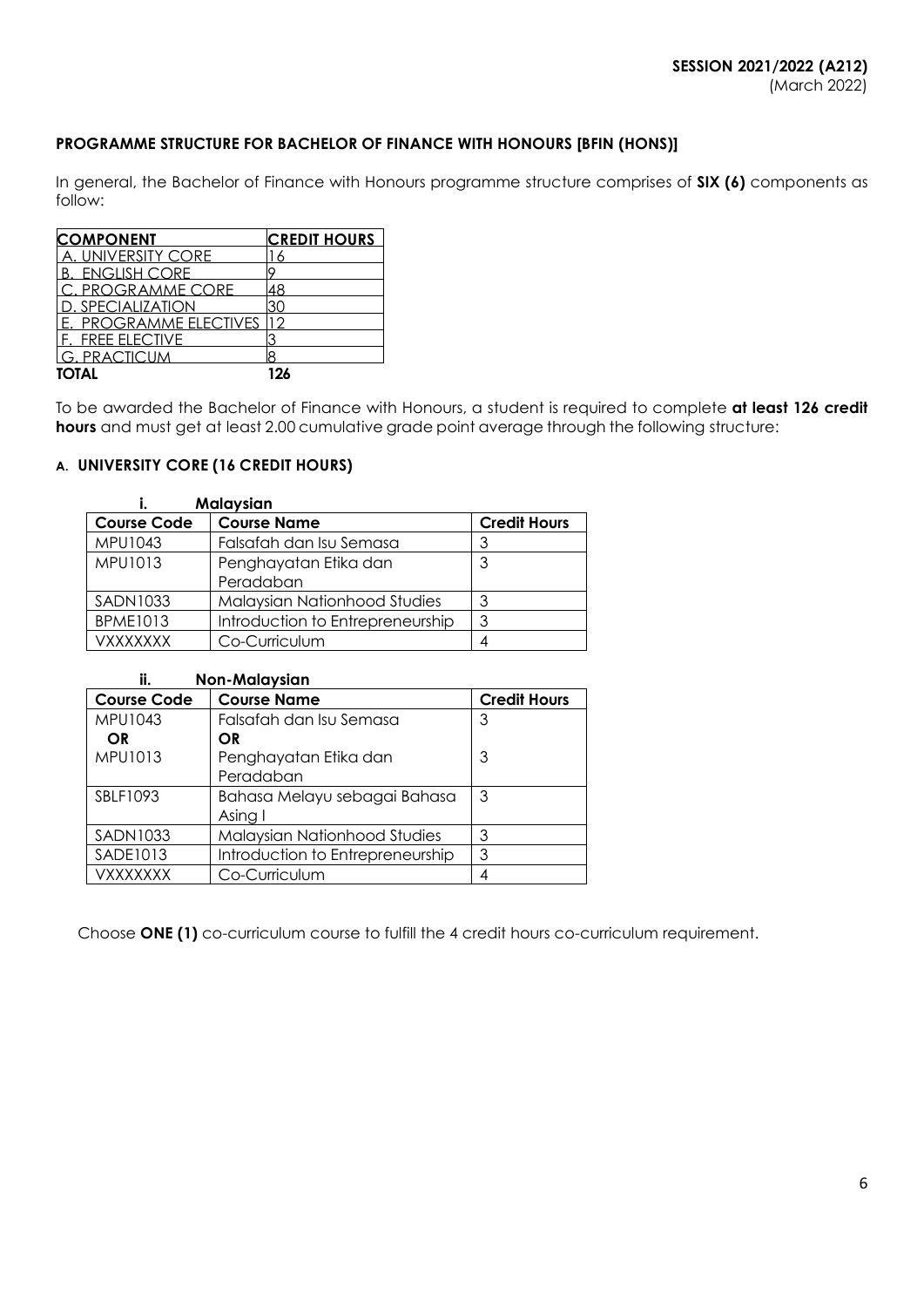# **B. ENGLISH CORE (9 CREDIT HOURS)**

A student is required to take English core courses according to these requirements:

# **NUMBER OF CREDIT HOURS FOR UNDERGRADUATE ENGLISH LANGUAGE COURSES (EFFECTIVE A201 – OCTOBER 2020)**

| <b>MUET</b>   | <b>IELTS</b> | <b>TOEFL</b><br>[ iBT ] | PTE<br><b>ACADEMIC</b> | <b>CEFR</b><br><b>LEVEL</b> | <b>COURSES</b>                                                                                                                                                          | <b>TOTAL CREDIT</b><br><b>HOURS</b>                                                                               |
|---------------|--------------|-------------------------|------------------------|-----------------------------|-------------------------------------------------------------------------------------------------------------------------------------------------------------------------|-------------------------------------------------------------------------------------------------------------------|
| <b>BAND 1</b> | < 4.0        | $0 - 31$                | $0 - 29$               | A2                          | Foundation English +<br>3 Core Courses [EPI,<br>EPII, EPIII]                                                                                                            | 12 <sup>°</sup><br>credit<br>hours<br>*Foundation English<br>is credit bearing but<br>not included<br>in<br>CGPA. |
| <b>BAND2</b>  | $4.0 - 5.0$  | $32 - 45$               | $30 - 41$              | <b>B1</b>                   | 3<br>Core<br>Courses<br>[EPI, EPII, EPIII]                                                                                                                              | 9 credit hours                                                                                                    |
| <b>BAND 3</b> | 5.5          | $46 - 59$               | $42 - 49$              | <b>B2</b>                   | 2<br>Core<br>Courses<br>[EPII, EPIII] + 1 ESP                                                                                                                           | 9 credit hours                                                                                                    |
| <b>BAND4</b>  | $6.0 - 6.5$  | $60 - 93$               | $50 - 64$              | <b>B2</b>                   | Core<br>Course<br>[EPIII] + 2 ESP                                                                                                                                       | 9 credit hours                                                                                                    |
| <b>BAND 5</b> | $7.0 - 8.0$  | 94 - 114                | $65 - 82$              | C <sub>1</sub>              | EXEMPTED FROM ANY<br><b>ENGLISH LANGUAGE</b><br><b>COURSES</b><br>*except<br>for language courses<br>that are listed as<br>programme<br>core<br>course                  |                                                                                                                   |
| <b>BAND 6</b> | $8.5 - 9.0$  | $115 - 120$             | $83 - 80$              | C <sub>2</sub>              | <b>EXEMPTED FROM ANY</b><br><b>ENGLISH</b><br><b>LANGUAGE</b><br><b>COURSES</b><br>*except<br>for language courses<br>that are listed as<br>programme<br>core<br>course |                                                                                                                   |

**STUDENTS WITH MUET BAND 5, BAND 6 AND FROM ENGLISH SPEAKING COUNTRIES ARE EXEMPTED FORM ANY ENGLISH LANGUAGE CORSES, EXCEPT FOR ENGLISH LANGUAGE COURSES THAT ARE LISTED AS PROGRAMME CORE COURSES. HOWEVER, THEY ARE ALLOWED TO REGISTED FOR ANY COURSES AS A FREE ELECTIVE.**

| LIST OF COURSES                                     |                                                                                                                            |                                                                                                                                                                                                       |  |  |  |
|-----------------------------------------------------|----------------------------------------------------------------------------------------------------------------------------|-------------------------------------------------------------------------------------------------------------------------------------------------------------------------------------------------------|--|--|--|
| <b>PRE-REQUISITE/</b><br><b>CONDITIONAL COURSES</b> | UNIVERSITY CORE COURSES                                                                                                    | <b>ENGLISH FOR SPECIFIC PURPOSES</b><br><b>COURSES [ESP]</b>                                                                                                                                          |  |  |  |
| SBLE1073 Foundation English                         | SBLE1063 English Proficiency I [EPI]<br>SBLE2113 English Proficiency II [EPII]<br>SBLE3123 English Proficiency III [EPIII] | SBLE3113 English for Small Group<br>Communication<br>SBLE3143 Report Writing<br>SBLE3153 Hospitality English<br>SBLE3163 Public Speaking Skills<br>SBLE3173 English for Professional<br>Communication |  |  |  |

#### *References:*

MUET to IELTS – correlational study (2020) MEC

PTE Academic to IELTS – Pearson Education website (2020) recognised by British Council

TOEFL iBT scores to IELTS – [www.ets.org](http://www.ets.org/) linking study (2010)

IELTS to CEFR – Cambridge English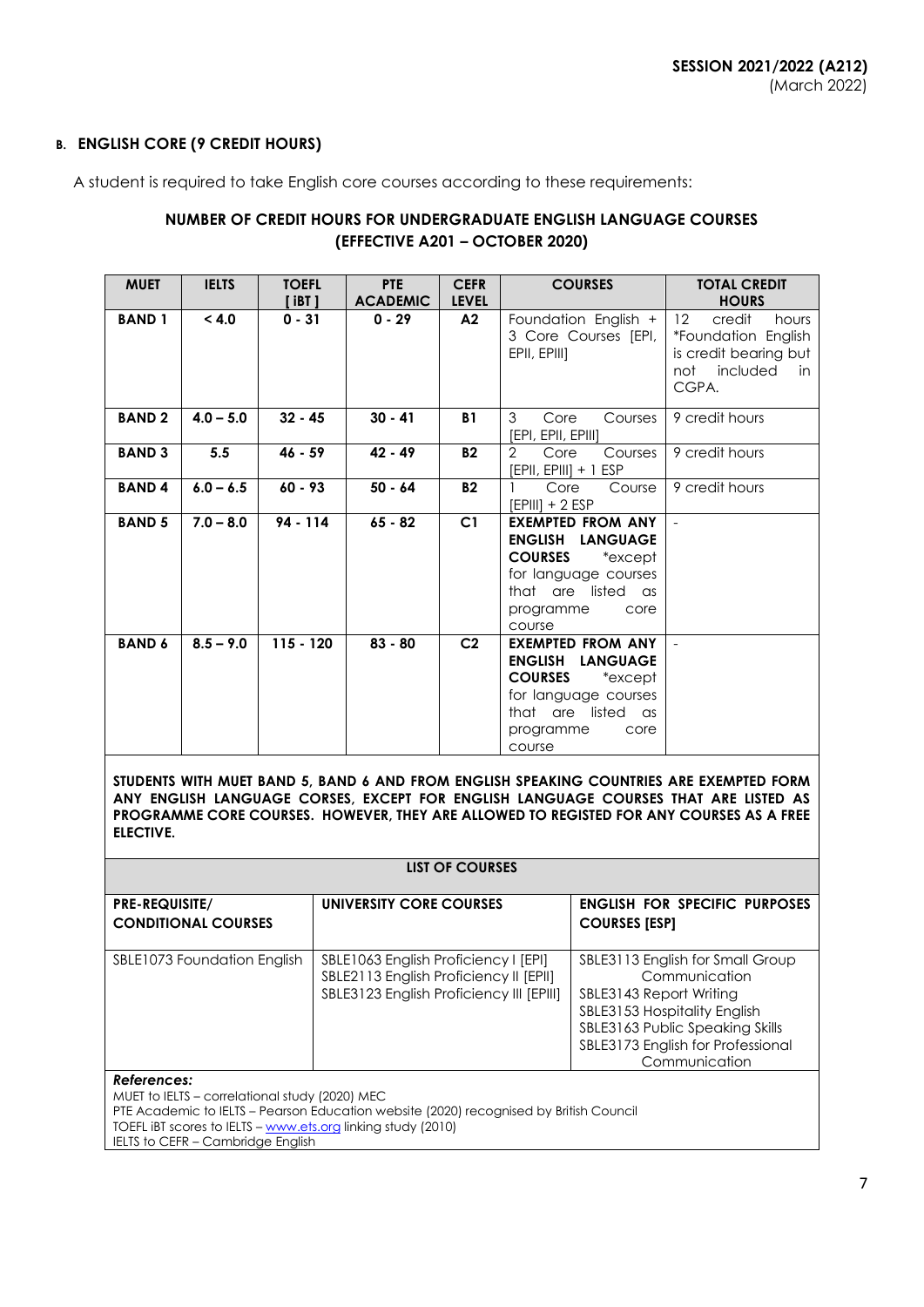# **C. PROGRAMME CORE (48 CREDIT HOURS)**

| <b>COURSE CODE</b> | <b>COURSE NAME</b>                                   | <b>CREDIT HOURS</b> | <b>PREREQUISITE</b>                                                                                                                                  |
|--------------------|------------------------------------------------------|---------------------|------------------------------------------------------------------------------------------------------------------------------------------------------|
| SQQS1013           | Introduction to Statistics                           | 3                   | None                                                                                                                                                 |
| BEEB1013           | Principle of Economics                               | $\overline{3}$      | None                                                                                                                                                 |
| <b>BKAF1023</b>    | Introduction to Financial<br>Accounting              | $\overline{3}$      | None                                                                                                                                                 |
| <b>BWFF2033</b>    | <b>Financial Management</b>                          | $\mathfrak{S}$      | BKAF1023 Introduction to<br>Financial Accounting OR<br><b>BKAL1013 Business</b><br>Accounting OR BKAR1013<br>Financial Accounting and<br>Reporting I |
| <b>BWFF2043</b>    | <b>Advanced Financial</b><br>Management              | $\mathfrak{S}$      | <b>BWFF2033 Financial</b><br>Management                                                                                                              |
| <b>BWFF2053</b>    | <b>Financial Statement</b><br>Analysis and Valuation | $\overline{3}$      | BWFF2043 Advanced<br>Financial Management                                                                                                            |
| <b>BWFF3013</b>    | Corporate Finance                                    | 3                   | <b>BWFF2043 Advanced</b><br><b>Financial Management</b>                                                                                              |
| <b>BWFF3033</b>    | Financial Market and<br>Institutions                 | 3                   | <b>BWFF2033 Financial</b><br>Management                                                                                                              |
| <b>BWFF3043</b>    | <b>International Finance</b>                         | $\mathfrak{S}$      | <b>BWFF2043 Advanced</b><br>Financial Management                                                                                                     |
| <b>BWFF3073</b>    | <b>Personal Finance</b>                              | 3                   | BWFF2043 Advanced<br>Financial Management                                                                                                            |
| <b>BWFF3113</b>    | <b>Ethics and Governance</b>                         | $\mathfrak{S}$      | None                                                                                                                                                 |
| <b>BWFN3013</b>    | <b>Investment Analysis</b>                           | $\overline{3}$      | <b>BWFF2043 Advanced</b><br>Financial Management                                                                                                     |
| <b>BPMN1013</b>    | Introduction to<br>Management                        | 3                   | None                                                                                                                                                 |
| <b>BPMN3143</b>    | Research Methodology                                 | $\mathfrak{S}$      | SQQS1013 Introduction to<br>Statistics <b>AND</b> have<br>completed at least 70<br>credit hours                                                      |
| <b>BPMN3023</b>    | Strategic Management                                 | 3                   | Have taken and passed<br>100 credit hours                                                                                                            |
| <b>GLUL2023</b>    | <b>Business Law</b>                                  | 3                   | None                                                                                                                                                 |

# **D. SPECIALIZATION (30 CREDIT HOURS)**

Students **MUST** choose **ONE (1)** Specialization from the following list:

# 1) **INVESTMENT MANAGEMENT**

| <b>CODE</b>     | <b>COURSE NAME</b>     | <b>CREDIT</b><br><b>HOURS</b> | <b>PREREQUISITE</b>                                                                                                                                      |
|-----------------|------------------------|-------------------------------|----------------------------------------------------------------------------------------------------------------------------------------------------------|
| <b>BKAT2013</b> | Principles of Taxation | 3                             | <b>BKAR1013 Financial Accounting</b><br>and Reporting I OR BKAL1013<br><b>Business Accounting OR</b><br>BKAF1023 Introduction to Financial<br>Accounting |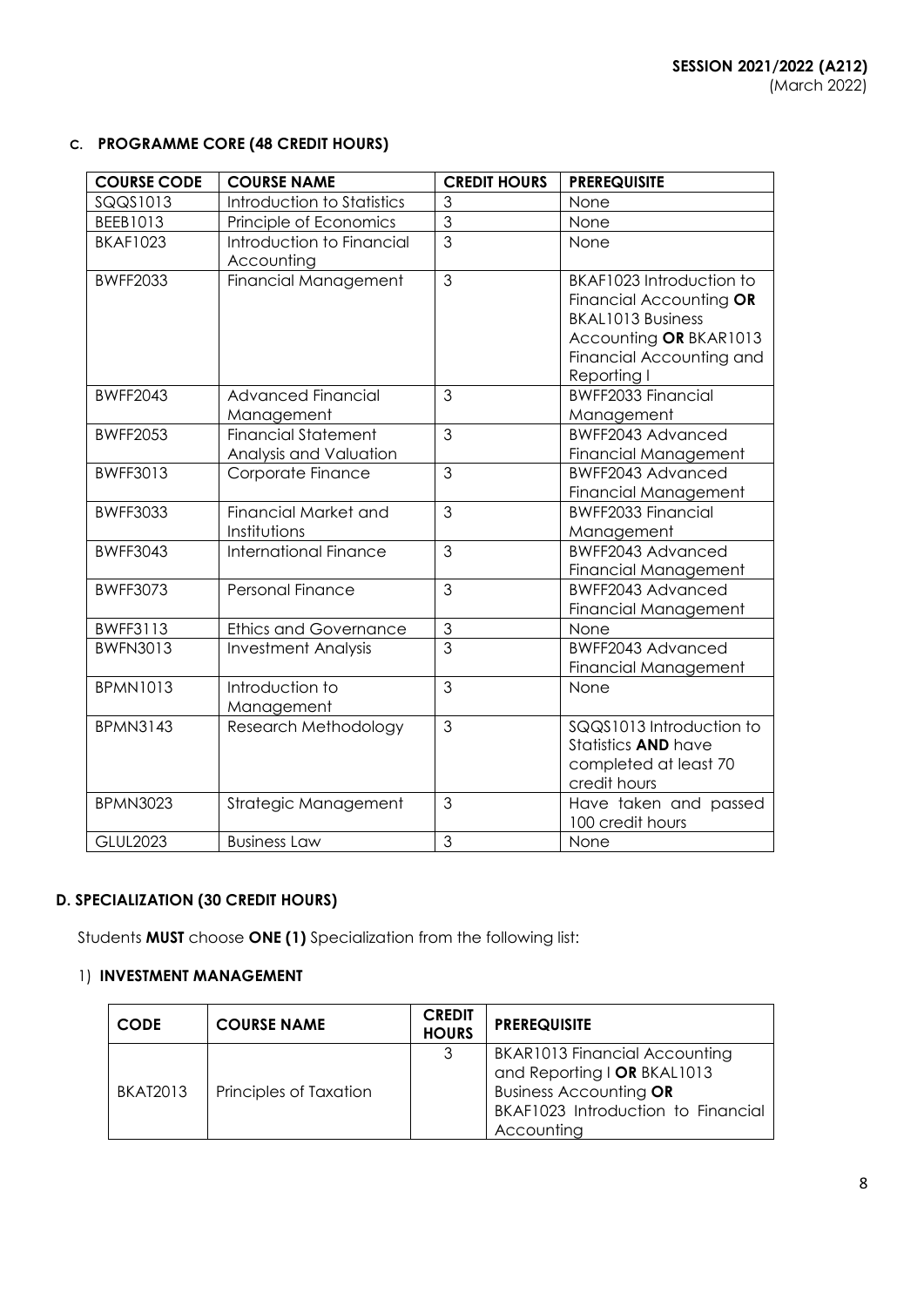| <b>BWFN3033</b> | Portfolio Management               | 3 | <b>BWFF2043 Advanced Financial</b><br>Management    |
|-----------------|------------------------------------|---|-----------------------------------------------------|
| <b>BWFN3043</b> | <b>Behavioral Finance</b>          | 3 | <b>BWFF2043 Advanced Financial</b><br>Management    |
| <b>BWBB3053</b> | Marketing of Financial<br>Services | 3 | None                                                |
| <b>BWFF3053</b> | <b>Financial Modeling</b>          | 3 | <b>BWFF3013 Corporate Finance</b>                   |
| <b>BWFN3053</b> | <b>Fixed Income Securities</b>     | 3 | BWFF2043 Advanced Financial<br>Management           |
| <b>BWFN3063</b> | Derivatives and Risk<br>Management | 3 | <b>BWFF2043 Advanced Financial</b><br>Management    |
| BWFF3103        | <b>Small Business Finance</b>      | 3 | <b>BWFF2043 Advanced Financial</b><br>Management    |
| <b>BWFF3083</b> | Venture Capital                    | 3 | <b>BWFF2043 Advanced Financial</b><br>Management    |
| <b>BWFF3193</b> | Seminar in Finance                 | 3 | Have taken and passed at least 100<br>credit hours. |

# **OR**

# 2) **WEALTH MANAGEMENT**

| <b>CODE</b>     | <b>COURSE NAME</b>                               | <b>CREDIT</b><br><b>HOURS</b> | <b>PREREQUISITE</b>                                                                                                                        |
|-----------------|--------------------------------------------------|-------------------------------|--------------------------------------------------------------------------------------------------------------------------------------------|
| <b>BWRR1013</b> | Risk and Insurance                               | 3                             | None                                                                                                                                       |
| <b>BKAT2013</b> | Principles of Taxation                           | 3                             | BKAR1013 Financial Accounting and<br>Reporting I OR BKAL1013 Business<br>Accounting OR<br>BKAF1023 Introduction to Financial<br>Accounting |
| <b>BWBB3053</b> | Marketing of Financial<br>Services               | 3                             | None                                                                                                                                       |
| <b>BWFF3053</b> | <b>Financial Modeling</b>                        | 3                             | <b>BWFF3013 Corporate Finance</b>                                                                                                          |
| <b>BWFF3103</b> | <b>Small Business Finance</b>                    | 3                             | <b>BWFF2043 Advanced Financial</b><br>Management                                                                                           |
| <b>BWRR3103</b> | Estate Planning                                  | 3                             | <b>BWFF2033 Financial Management</b>                                                                                                       |
| <b>BWRR3133</b> | Risk Analysis and<br><b>Decision Making</b>      | 3                             | BWRR1013 Risk and Insurance AND<br><b>BWFF2043 Advanced Financial</b><br>Management                                                        |
| <b>BWFF3193</b> | Seminar in Finance                               | 3                             | Have taken and passed at least 100<br>credit hours.                                                                                        |
| <b>BWRR3113</b> | <b>Retirement Planning</b>                       | 3                             | <b>BWFF2033 Financial Management</b>                                                                                                       |
| <b>BWRR3143</b> | Property and Liability<br><b>Risk Management</b> | 3                             | BWRR1013 Risk and Insurance                                                                                                                |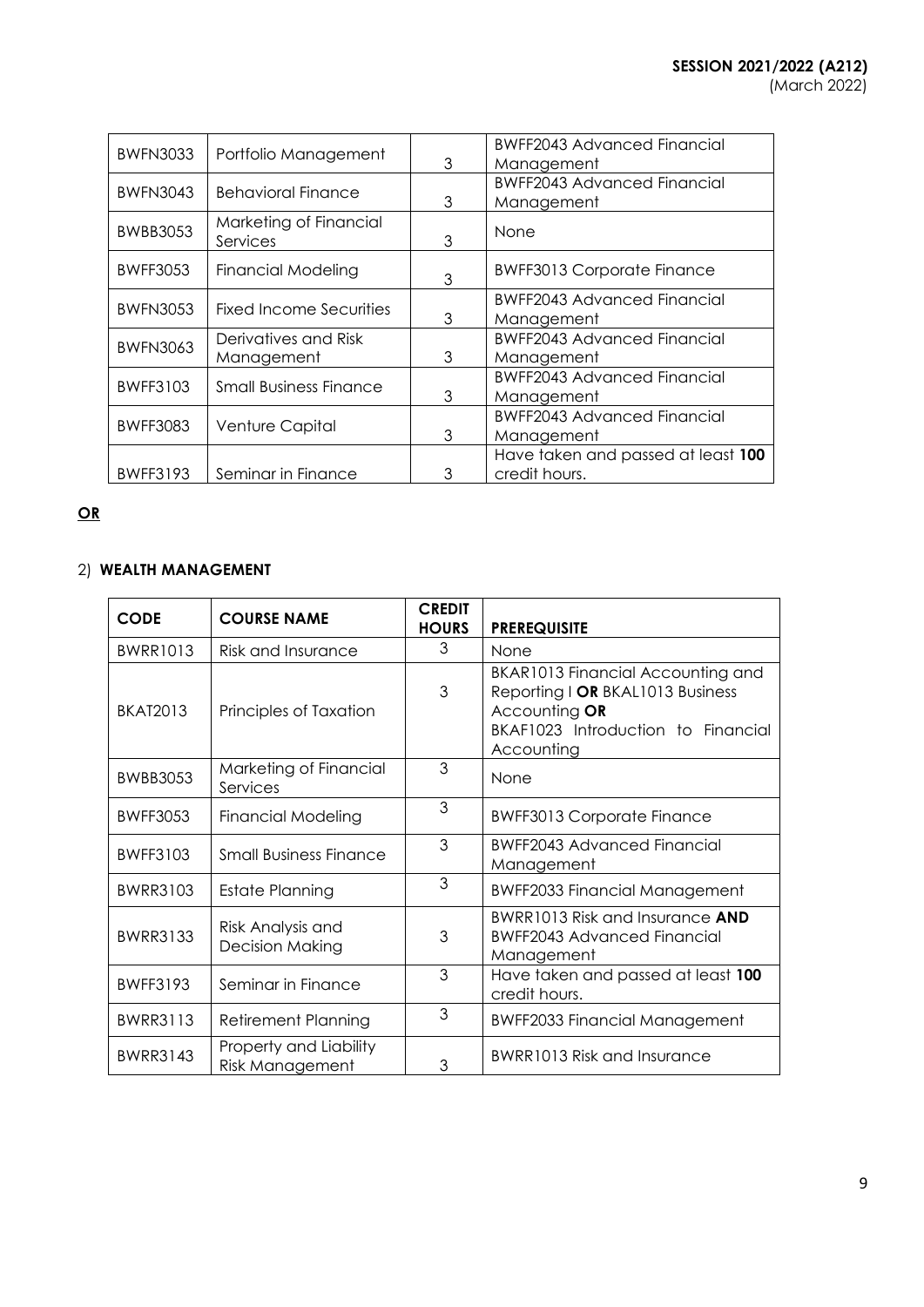# **E. PROGRAMME ELECTIVES (12 CREDIT HOURS)**

| <b>CODE</b>     | <b>COURSE NAME</b>                   | <b>CREDIT</b><br><b>HOURS</b> | <b>PREREQUISITE</b>                                                                                                                        |
|-----------------|--------------------------------------|-------------------------------|--------------------------------------------------------------------------------------------------------------------------------------------|
| BWBB2013        | <b>Bank Management</b>               | 3                             | None                                                                                                                                       |
| SQQS2013        | <b>Applied Statistics</b>            | $\mathfrak 3$                 | SQQS1013 Introduction to Statistics                                                                                                        |
| <b>BKAM2013</b> | Management<br>Accounting 1           | 3                             | BKAR1013 Financial Accounting and<br>Reporting I OR BKAL1013 Business<br>Accounting OR<br>BKAF1023 Introduction to Financial<br>Accounting |
| <b>BEEQ2023</b> | <b>Basic Econometrics</b>            | 3                             | BEEQ1023 Introduction to Statistical<br>Economics OR SQQS2013 Applied<br><b>Statistics</b>                                                 |
| <b>BWFE3013</b> | <b>Real Estate</b><br>Management     | 3                             | <b>BWFF2033 Financial Management</b>                                                                                                       |
| <b>BWBB3013</b> | <b>Commercial Bank</b><br>Operations | 3                             | BWBB2013 Bank Management                                                                                                                   |
| <b>BWFF3023</b> | Credit Management                    | 3                             | <b>BWFF2033 Financial Management</b>                                                                                                       |
| <b>BWBB3033</b> | International Banking                | 3                             | <b>BWBB2013 Bank Management</b>                                                                                                            |
| <b>BWFF3063</b> | <b>Financial Theory</b>              | 3                             | <b>BWFF3013 Corporate Finance</b>                                                                                                          |
| <b>GLUL3033</b> | Company Law                          | 3                             | None                                                                                                                                       |

Choose **FOUR (4)** courses from the following to fulfil 12 credit hours.:

# **F. FREE ELECTIVE (3 CREDIT HOURS)**

Students must choose **ONE (1)** course offered by other programme within the UUM College of Business or any course offered by other Colleges subject to the followings:

- i. Must fulfil **PREREQUISITE** course if any.
- ii. Equivalent courses are **NOT** considered as free elective.

# **EQUIVALENT COURSES FOR BACHELOR OF FINANCE WITH HONOURS [BFIN (HONS)]**

| Code            | <b>Course Name</b>                   |
|-----------------|--------------------------------------|
|                 |                                      |
| <b>BKAF1023</b> | Introduction to Financial Accounting |
| <b>BKAL1013</b> | <b>Business Accounting</b>           |
| <b>BKAR1013</b> | Financial Accounting and Reporting I |
| <b>BWFF1013</b> | Foundations of Finance               |

# **Note: S***tudents Are Not Allowed to Register the Above Courses as Free Elective*

# **G. PRACTICUM (8 CREDIT HOURS)**

| <b>CODE</b> | <b>COURSE NAME</b> | <b>CREDIT</b><br><b>HOURS</b> | <b>PREREQUISITE</b>                                                 |
|-------------|--------------------|-------------------------------|---------------------------------------------------------------------|
| BWFX4908    | Practicum          |                               | Have taken and passed ALL courses<br>under the programme structure. |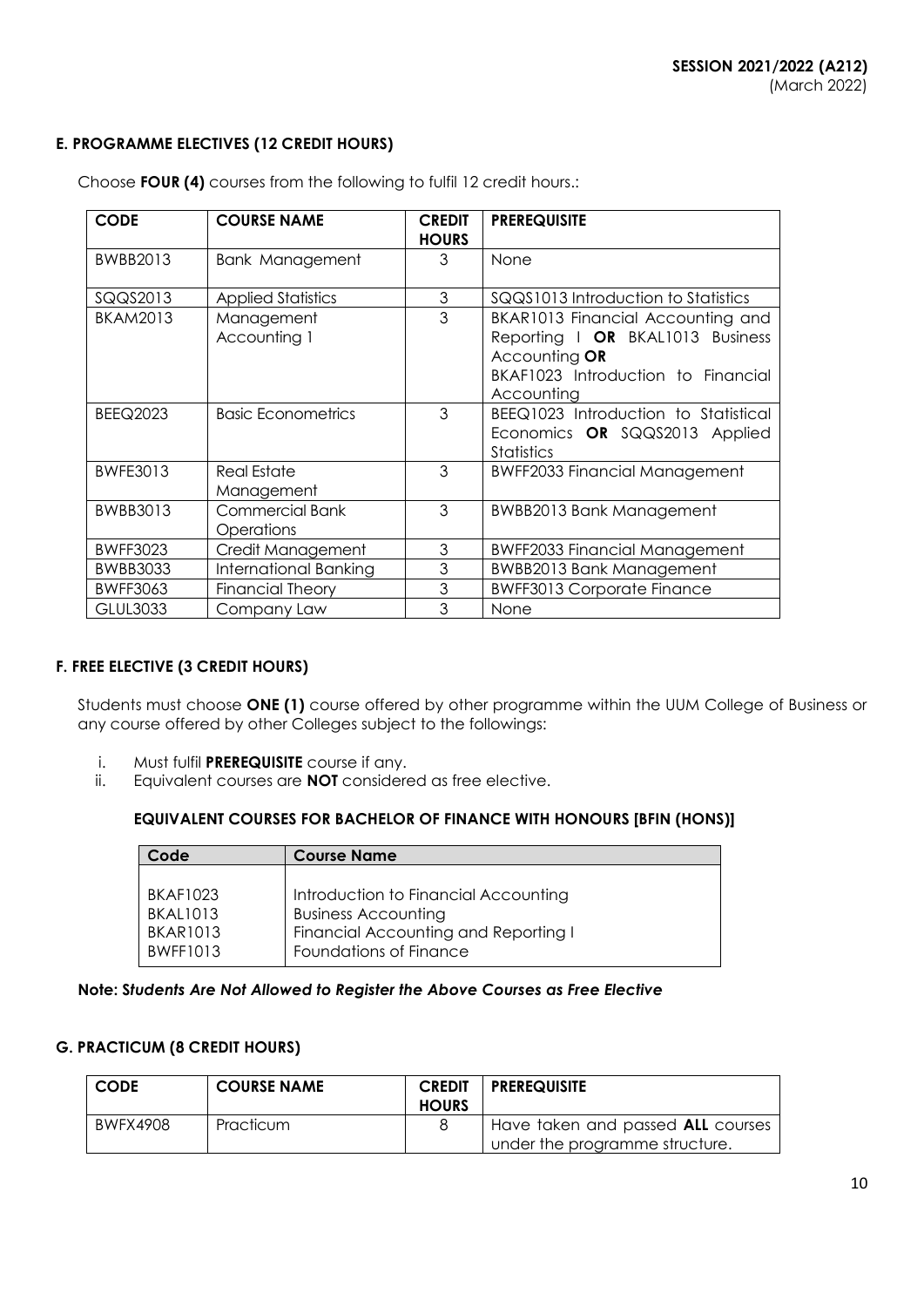# **PROPOSED COURSE REGISTRATION F OR BACHELOR OF FINANCE WITH HONOURS [BFIN (HONS)] PROGRAMMES**

| Code            | 1st Semester                         | <b>Credits</b>          | Code                        | 2nd Semester        | <b>Credits</b>                             |
|-----------------|--------------------------------------|-------------------------|-----------------------------|---------------------|--------------------------------------------|
| <b>BPMN1013</b> | Introduction to Management           | 3                       |                             | Specialization 1    | 3                                          |
| <b>BKAF1023</b> | Introduction to Financial Accounting | 3                       | MPU1043                     | Falsafah dan Isu    | 3                                          |
|                 |                                      |                         |                             | Semasa              |                                            |
| SQQS1013        | Introduction to Statistics           | 3                       | MPU1013                     | Penghayatan         | 3                                          |
|                 |                                      |                         |                             | Etika dan           |                                            |
|                 |                                      |                         |                             | Peradaban           |                                            |
| <b>BEEB1013</b> | Principles of Economics              | 3                       | <b>BWFF2033</b>             | Financial           | 3                                          |
|                 |                                      |                         |                             | Management          |                                            |
| <b>SADN1033</b> | Nationhood of Malaysia               | $\mathfrak{S}% _{k}(G)$ | <b>GLUL2023</b>             | <b>Business Law</b> | $\ensuremath{\mathsf{3}}$                  |
| SBLEXXXX        | <b>English Core</b>                  | 3                       | SBLEXXXX                    | English Core        | 3                                          |
| VXXXXXXX        | Co-curriculum                        |                         | VXXXXXXX                    | Co-curriculum       | 1                                          |
|                 | <b>TOTAL</b>                         | 19                      |                             | <b>TOTAL</b>        | 19                                         |
| Code            | 3rd Semester                         | <b>Credits</b>          | Code<br><b>4th Semester</b> |                     | <b>Credits</b>                             |
| <b>BWFF2043</b> | Advanced Financial Management        | 3                       | <b>BWFF3013</b>             | Corporate           | 3                                          |
|                 |                                      |                         |                             | Finance             |                                            |
| <b>BPME1013</b> | Introduction to Entrepreneurship     | 3                       | <b>BWFF2053</b>             | Financial           | 3                                          |
|                 |                                      |                         |                             | Statement           |                                            |
|                 |                                      |                         |                             | Analysis and        |                                            |
|                 |                                      |                         |                             | Valuation           |                                            |
|                 |                                      |                         |                             |                     |                                            |
|                 | Specialization 2                     | $\mathfrak{S}$          |                             | Specialization 3    | 3                                          |
|                 | Programme Elective 1                 | 3                       |                             |                     |                                            |
| SBLEXXXX        | <b>English Core</b>                  | 3                       | <b>BWFF3073</b>             | Personal            | 3                                          |
|                 |                                      |                         |                             | Finance             |                                            |
| <b>BWFF3033</b> | Financial Markets and Institutions   | 3                       | <b>BWFN3013</b>             | Investment          | 3                                          |
|                 |                                      |                         |                             | Analysis            |                                            |
| <b>VXXXXXXX</b> | Co-curriculum                        |                         | VXXXXXXX                    | Co-curriculum       |                                            |
|                 | <b>TOTAL</b>                         | 19                      | <b>TOTAL</b>                |                     | 16                                         |
| Code            | 5th Semester                         | <b>Credits</b>          | Code                        | 6th Semester        | <b>Credits</b>                             |
| <b>BWFF3113</b> | <b>Ethics and Governance</b>         | 3                       | <b>BPMN3143</b>             | Research            | 3                                          |
|                 |                                      |                         |                             | Methodology         |                                            |
|                 | Specialization 4                     | 3                       |                             | Specialization 6    |                                            |
|                 | Specialization 5                     | $\frac{3}{3}$           |                             | Specialization 7    | $\begin{array}{c} 3 \\ 3 \\ 3 \end{array}$ |
|                 | Programme Elective 2                 |                         |                             | Specialization 8    |                                            |
| <b>BWFF3043</b> | <b>International Finance</b>         | 3                       |                             | Programme           |                                            |
|                 |                                      |                         |                             | Elective 3          |                                            |
|                 | <b>TOTAL</b>                         | 15                      |                             | <b>TOTAL</b>        | 15                                         |
| Code            | 7th Semester                         | <b>Credits</b>          | Code                        | 8th Semester        | <b>Credits</b>                             |
|                 | Specialization 9                     | 3                       | <b>BWFX4908</b>             | Practicum/Indu      | 8                                          |
|                 |                                      |                         |                             | strial Training     |                                            |
|                 | Specialization 10                    | $\mathfrak{S}$          |                             |                     |                                            |
|                 | Programme Elective 4                 | $\frac{3}{3}$           |                             |                     |                                            |
|                 | Free Elective                        |                         |                             |                     |                                            |
| <b>BPMN3023</b> | Strategic Management                 | $\overline{3}$          |                             |                     |                                            |
|                 | <b>TOTAL</b>                         | 15                      |                             | <b>TOTAL</b>        | 8                                          |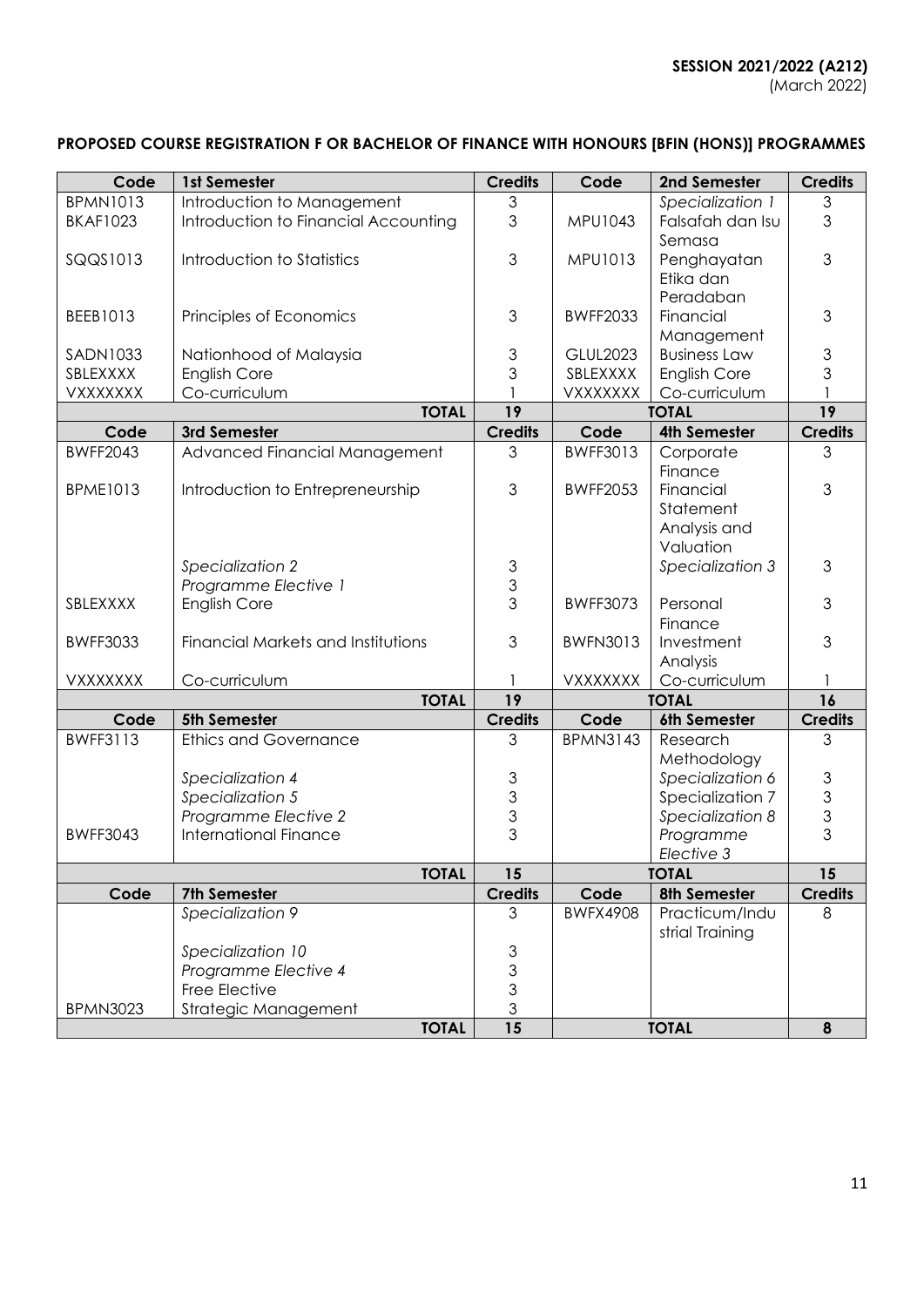| <b>CODE</b>     | <b>COURSE NAME</b>                            | <b>FIRST</b><br><b>SEMESTER</b> | <b>SECOND</b><br><b>SEMESTER</b> |
|-----------------|-----------------------------------------------|---------------------------------|----------------------------------|
| BWFE3013        | Real Estate Management                        |                                 | Χ                                |
| <b>BWFF1013</b> | <b>Foundations of Finance</b>                 | Χ                               | X                                |
| <b>BWFF2033</b> | <b>Financial Management I</b>                 | Χ                               | X                                |
| <b>BWFF2043</b> | Advanced Financial Management                 | Χ                               | Χ                                |
| <b>BWFF2053</b> | Financial Statement Analysis and<br>Valuation | X                               | Χ                                |
| <b>BWFF3013</b> | Corporate Finance                             | Χ                               | Χ                                |
| <b>BWFF3023</b> | Credit Management                             |                                 | Χ                                |
| <b>BWFF3033</b> | <b>Financial Markets and Institutions</b>     | X                               | X                                |
| <b>BWFF3043</b> | <b>International Finance</b>                  | X                               | Χ                                |
| <b>BWFF3053</b> | <b>Financial Modelling</b>                    | X                               | X                                |
| <b>BWFF3063</b> | <b>Financial Theory</b>                       |                                 | Χ                                |
| <b>BWFF3073</b> | Personal Finance                              | X                               | Χ                                |
| <b>BWFF3083</b> | Venture Capital                               | X                               |                                  |
| <b>BWFF3103</b> | <b>Small Business Finance</b>                 | X                               | X                                |
| <b>BWFF3113</b> | <b>Ethics and Governance</b>                  | X                               | X                                |
| <b>BWFF3193</b> | Seminar in Finance                            | X                               | Χ                                |
| <b>BWFN3013</b> | <b>Investment Analysis</b>                    | X                               | Χ                                |
| <b>BWFN3043</b> | <b>Behavioral Finance</b>                     | X                               |                                  |
| <b>BWFN3053</b> | <b>Fixed Income Securities</b>                | X                               |                                  |
| <b>BWFN3063</b> | Derivatives and Risk Management               |                                 | Χ                                |
| <b>BWFN3033</b> | Portfolio Management                          |                                 | Χ                                |

# **COURSES OFFERED BY SEMESTER**

# **For Courses Under Wealth Management Specialization**

| <b>CODE</b>     | <b>COURSE NAME</b>                     | <b>FIRST</b><br><b>SEMESTER</b> | <b>SECOND</b><br><b>SEMESTER</b> |
|-----------------|----------------------------------------|---------------------------------|----------------------------------|
| <b>BWRR1013</b> | Risk and Insurance                     |                                 |                                  |
| <b>BWRR3103</b> | Estate Planning*                       |                                 |                                  |
| <b>BWRR3113</b> | Retirement Planning*                   | X                               |                                  |
| <b>BWRR3133</b> | Risk Analysis and Decision Making      |                                 |                                  |
| <b>BWRR3143</b> | Property and Liability Risk Management |                                 |                                  |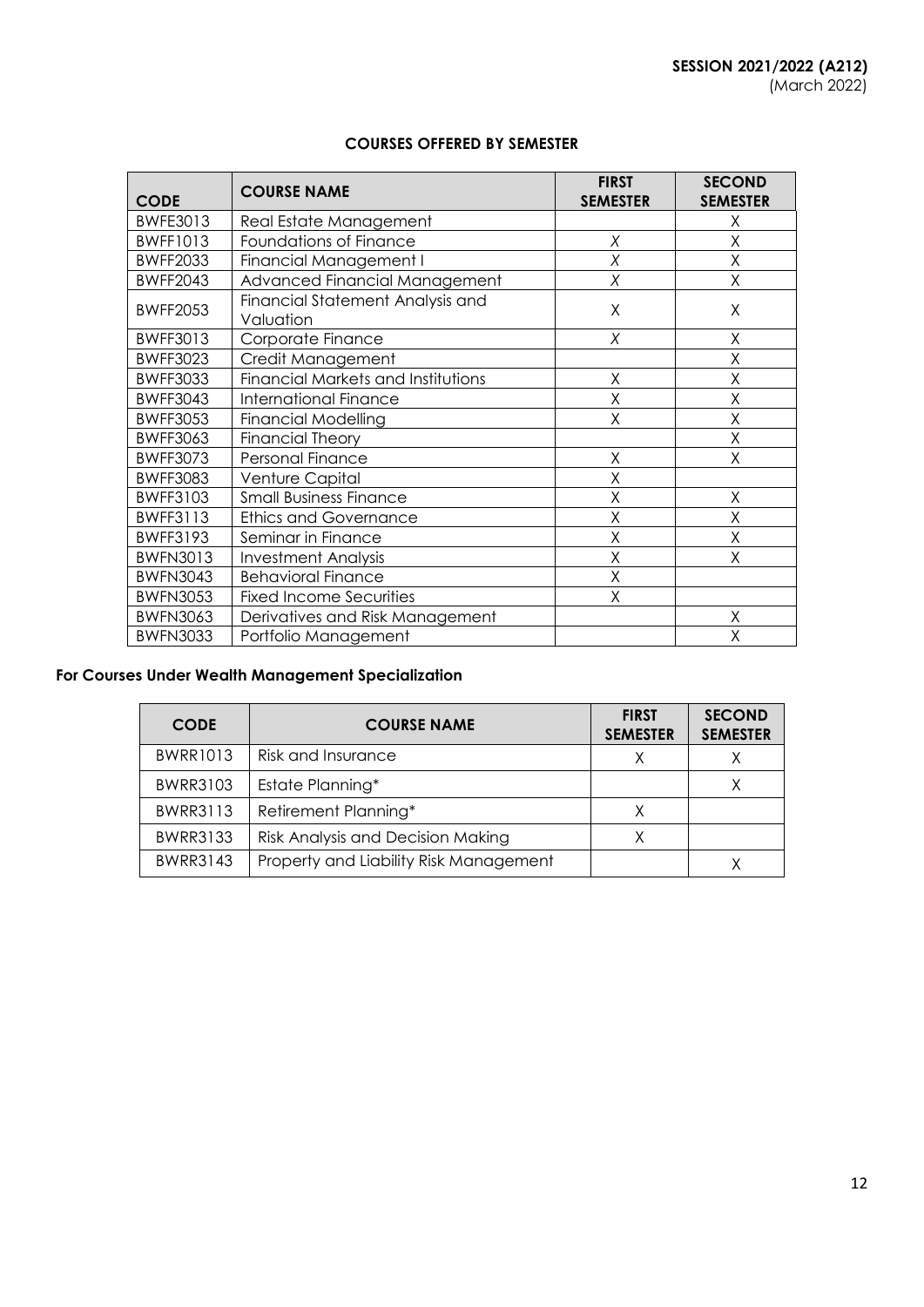# **COURSE SYNOPSIS**

#### **BWFE3013 REAL ESTATE MANAGEMENT PREREQUISITE: BWFF2033 Financial Management**

This course is an introduction to the study of real estate management. It is also to enhance student's understanding regarding present situation and local practices in real estate management. The topics include real estate characteristics, real estate economic, legal aspects such as ownership and title, Torrens system, The Malaysian National Land Code, real estate financing, real estate investment and real estate development and property management. Methods in valuation of real estate properties such as sales comparison approach, income approach and cost approach are discussed.

……………………………………………………………………………

#### **BWFF1013 FOUNDATIONS OF FINANCE PREREQUISITE: None**

This course introduces the principles and the basics of financial management of a business entity. An introductory level of investment management and short term financing as well as long term financing will be introduced. Methods for financial position evaluation such as financial ratios are also covered. In addition, financial planning and forecasting will be discussed.

……………………………………………………………………………

# **BWFF2033 FINANCIAL MANAGEMENT PREREQUISITE: BKAF1023 Introduction to Financial Accounting OR BKAL1013 Business Accounting OR BKAR1013 Financial Accounting and Reporting 1**

This course introduces the theory, concept and application of financial management with emphasis on short term financial management and financial instruments which are used in financial decision making. The discussion on short-term financial management covers topics on short term financing as well as current assets management which include cash, marketable securities, account receivables and inventory. Among the concepts and financial instruments discussed are financial analyses, risk and return concept and time value of money.

……………………………………………………………………………

# **BWFF2043 ADVANCED FINANCIAL MANAGEMENT PREREQUISITE: BWFF2033 Financial Management**

This course is a continuation of BWFF2033 Financial Management which focuses on investment decisionmaking and long term financing decision. In line with the main objective of this course, the time value of money concept which was introduced in BWFF2033 Financial Management will be reviewed as a preparation to apply this concept in other topics such as security valuation, cost of capital, and capital budgeting. Besides that, leverage and capital structure, and dividend policy will be discussed.

……………………………………………………………………………

# **BWFF2053 FINANCIAL STATEMENT ANALYSIS AND VALUATION PREREQUISITE: BWFF2043 Advanced Financial Management**

This course aims to provide students with hands-on experience in financial statement analysis. Students will be exposed to general tools of financial analysis, theoretical concepts, and practical valuation issues. By the end of the course, students should be comfortable with using firms' financial statements to develop an understanding of their performance and to establish a basis for making reasonable valuation estimates.

………………………………………………………………………………………………………..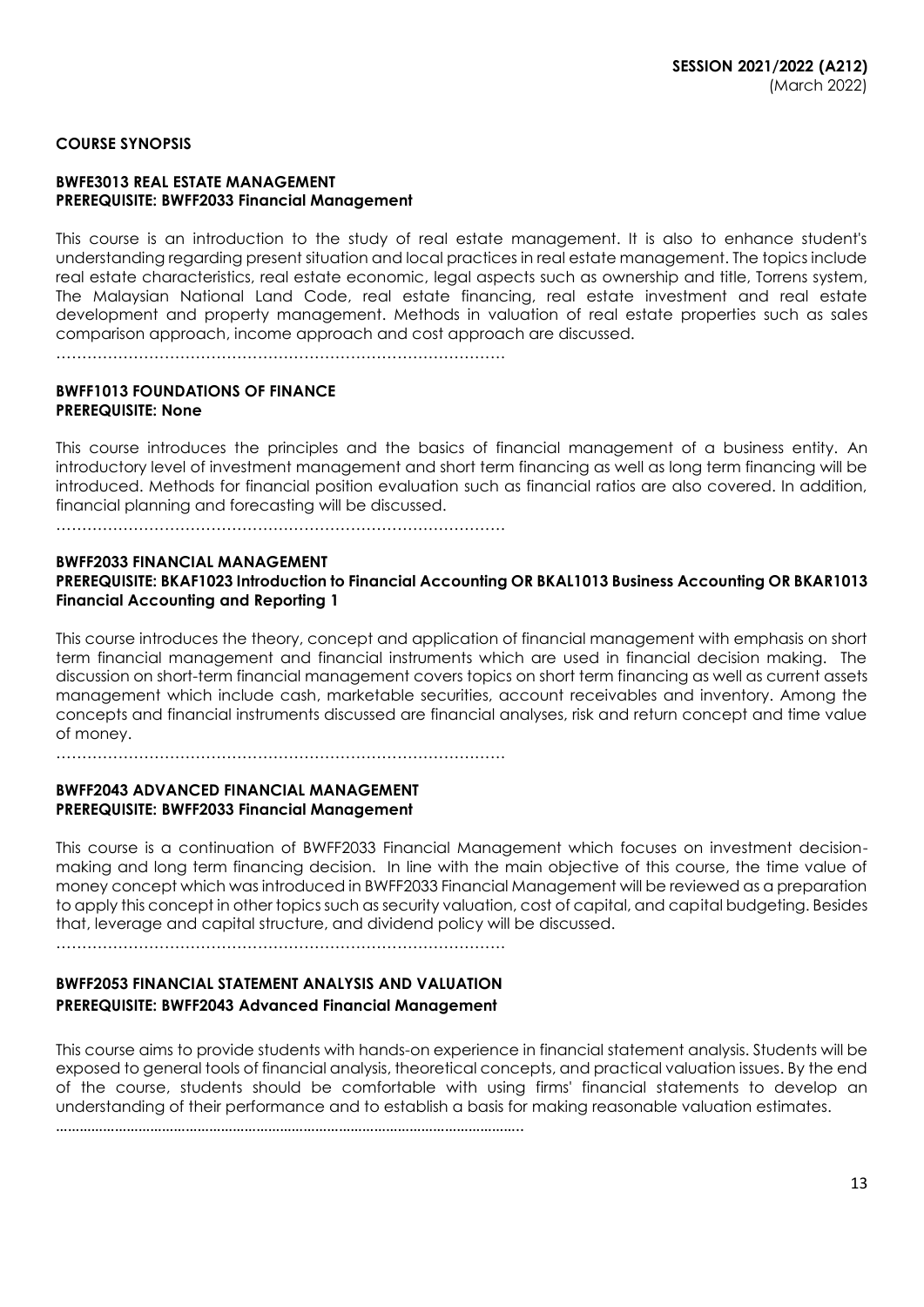# **BWFF3013 CORPORATE FINANCE PREREQUISITE: BWFF2043 Advanced Financial Management**

This course intends to strengthen the understanding of financial management which has been learned in BWFF2033 Financial Management and BWFF2043 Advanced Financial Management. This course will focus on theories which are related to long term financing and optimal capital structure in the corporate sector. Together with that, topics which include managing the shareholder's value, risk and return, risk and refinements in capital budgeting, leverage and capital structure, dividend policy, hybrid and derivatives securities, financial risk management and corporate restructuring will also be discussed.

……………………………………………………………………………

# **BWFF3023 CREDIT MANAGEMENT PREREQUISITE: BWFF2033 Financial Management**

This course discusses the concept, principle and application of credit management especially for business and individual needs. Emphasis is given on the techniques in forming credit policies, valuation and monitoring of accounts according to the objectives of the organization in providing credit to its customers, management of cash flows, monitoring steps in collection, insurance, collateral and legal aspect are also discussed. Additional focus is on the principle and application of trade credit management in Malaysia.

……………………………………………………………………………

#### **BWFF3033 FINANCIAL MARKETS AND INSTITUTIONS PREREQUISITE: BWFF2033 Financial Management**

This course exposes students to the Malaysian financial landscape including the formation, evolution and development of the Malaysian financial system since independence. Topics covered include the types and functions of financial institutions, capital market, money market, derivative market and foreign exchange market. The development of international financial markets is also discussed.

#### **BWFF3043 INTERNATIONAL FINANCE PREREQUISITE: BWFF2043 Advanced Financial Management**

This course exposes students to the important concepts in international finance and multinational firm's financial decision making methods. Topics that will be covered include foreign exchange market, international financial system, balance of payments and other factors which affect exchange rates. In addition, method to manage foreign exchange risk is also discussed. Other traditional fields of corporate finance such as working capital management, capital structure and capital budgeting will also be discussed but from the perspective of multinational firms where the concentration is on the decision making elements which seldom faced by domestic firms.

……………………………………………………………………………

# **BWFF3053 FINANCIAL MODELLING PREREQUISITE: BWFF3013 Corporate Finance**

This course exposes student to the usage of various spreadsheet software in financial management. The topics covered include modelling of information in financial statement, valuation of a firm's asset, capital budgeting, capital structure, leverage, balancing of cash investment, marketable securities, inventory and account receivables which take into account risk, risk management with corporate restructuring through mergers.

……………………………………………………………………………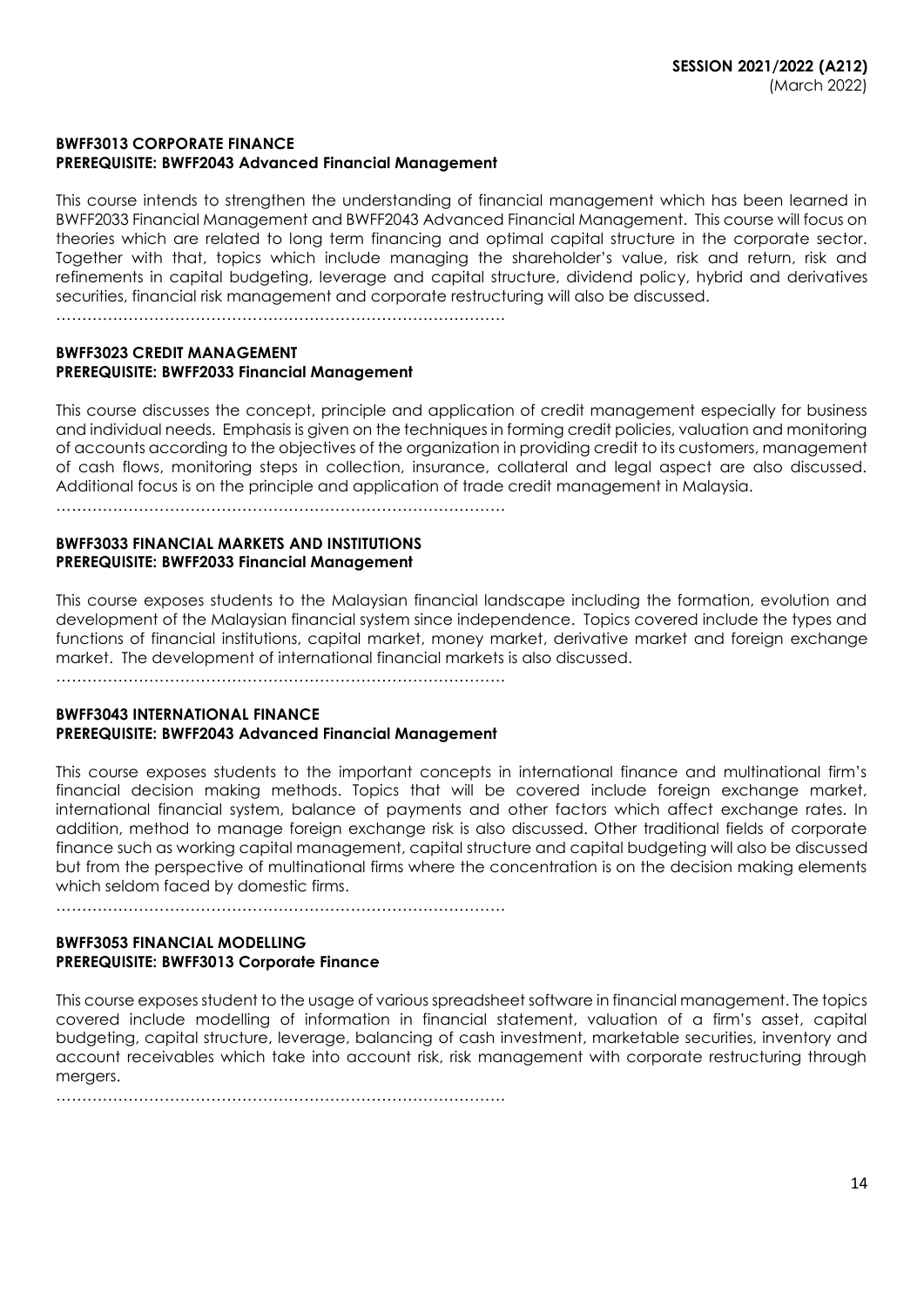# **BWFF3063 FINANCIAL THEORY PREREQUISITE: BWFF3013 Corporate Finance**

This course covers the theoretical aspect of finance. The course discusses compensation policy, capital structure, agency theory, dividend policy, efficient market theory, issuance of seasoned shares, issuance of debt, and mergers and acquisitions.

……………………………………………………………………………

# **BWFF3073 PERSONAL FINANCE PREREQUISITE: BWFF2043 Advanced Financial Management**

This course focuses on the process of planning a person's spending, financing and investing so as to optimise his or her financial situation. It provides an overview of financial concepts with special emphasis on their applications to issues faced by individuals and households, including personal savings, loans, tax planning, insurance, investments, real estate, retirement planning and estate planning. Issues that are unique to the Malaysian context is incorporated accordingly. This course also covers personal financial planning from the Islamic perspective.

……………………………………………………………………………

# **BWFF3083 VENTURE CAPITAL PREREQUISITE: BWFF2043 Advanced Financial Management**

This course will give an exposure on the investment activities through the use of venture capital financing. The course is designed to introduce venture capital from both venture capitalist and entrepreneur point of view with the main objective focused on maximizing the investment return. The discussions include the understanding of basic venture capital investment concepts, the venture capital company operation, stages in venture capital financing, business plan preparation, venture capital investment process and also the harvesting methods used in venture capital investment. Issues that are unique to the Malaysian context will be incorporated accordingly. This course will also cover venture capital investment from the Islamic perspective.

……………………………………………………………………………

# **BWFF3113 ETHICS AND GOVERNANCE PREREQUISITE: NONE**

Ethics refers to well-founded standards of right and wrong that prescribe what humans ought to do, usually in terms of rights, obligations, benefits to society, fairness, or specific virtues. However, Business ethics is one of the important branches of applied ethics. Business ethics is the application of general ethical ideas to business. Corporate governance is concerned with collective action problems among dispersed investors and the reconciliation of conflicts of interest between various corporate stakeholders. Business ethics and corporate governance of an organization go hand in hand. In fact, an organization that follows ethical practices in all its activities will, in all probability, follow best corporate governance practices as well. The purpose of this course is to give an overview of the concept of business ethics, theories of ethics and ethical principles in business as well as theories, principles and regulations related to corporate governance.

**……………………………………………………………………………**

# **BWFF3193 SEMINAR IN FINANCE PREREQUISITE: Have completed at least 100 credit hours**

This course is an advanced course in corporate financial management theory, practice and techniques. It is an interactive course between students and instructor in discussing selected topics. The central theme of the course is to integrate the principles, concepts and theories learnt in lower level finance courses in unraveling the case issues. The goal of the course is to have students demonstrate their capacity to execute in actual or simulated business situations.